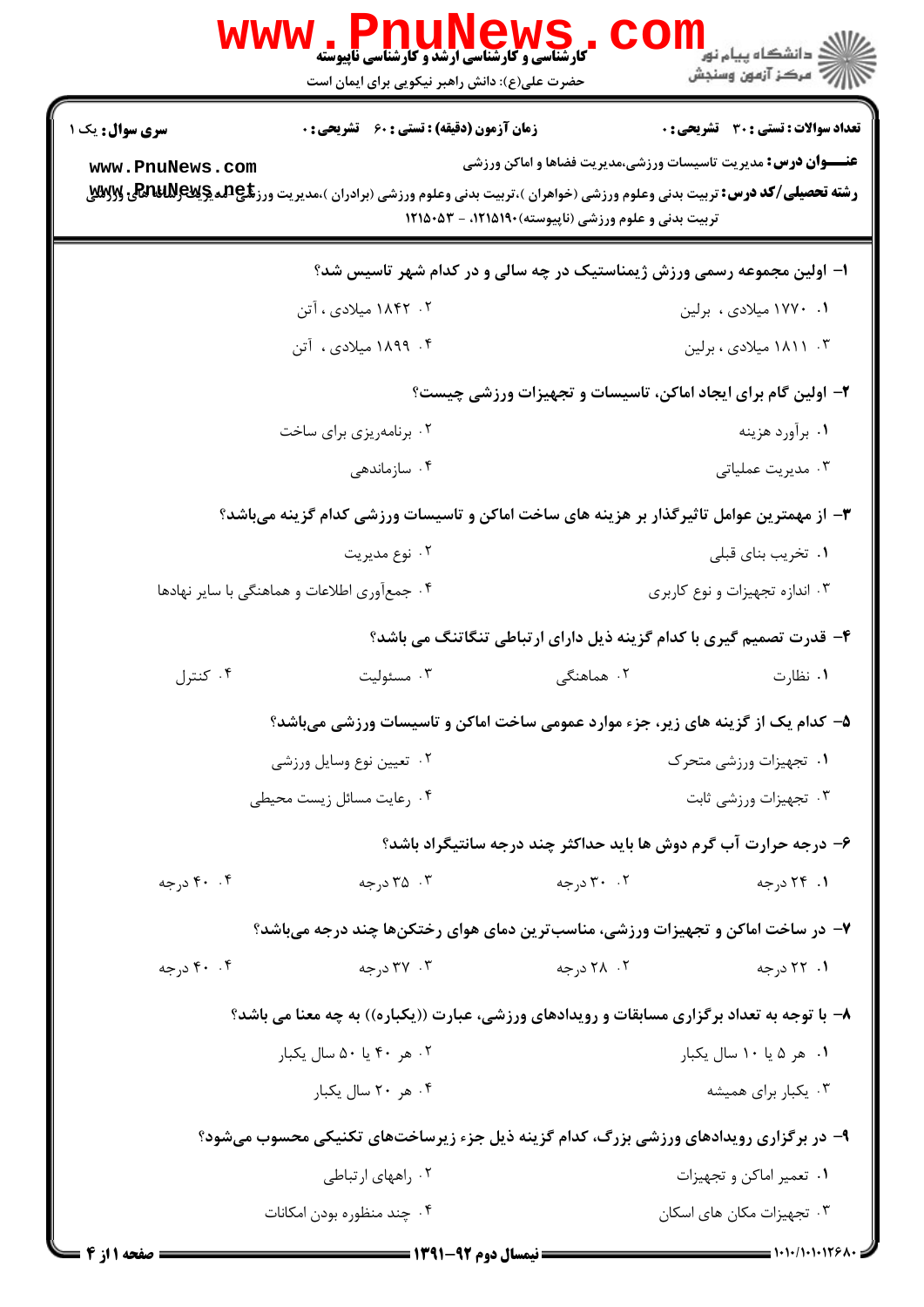| ، WWW . المسلم السابق السابق باليوسته<br>کارشناسی و کارشناسی ارشد و کارشناسی ناپیوسته | د دانشڪاه پيام نور<br>7- مرڪز آزمون وسنڊش<br>حضرت علی(ع): دانش راهبر نیکویی برای ایمان است                                                                                                                                                                                                                                                                                    |  |  |  |
|---------------------------------------------------------------------------------------|-------------------------------------------------------------------------------------------------------------------------------------------------------------------------------------------------------------------------------------------------------------------------------------------------------------------------------------------------------------------------------|--|--|--|
| <b>سری سوال : ۱ یک</b><br>www.PnuNews.com                                             | <b>زمان آزمون (دقیقه) : تستی : 60 ٪ تشریحی : 0</b><br>تعداد سوالات : تستي : 30 ٪ تشريحي : 0<br><b>عنـــوان درس:</b> مدیریت تاسیسات ورزشی،مدیریت فضاها و اماکن ورزشی<br><b>رشته تحصیلی/کد درس:</b> تربیت بدنی وعلوم ورزشی (خواهران )،تربیت بدنی وعلوم ورزشی (برادران )،مدیریت ورز <b>شی ARAJUNEW <u>S</u> و RA</b> VUN<br>۱۲۱۵۰۵۳ - ،تربیت بدنی و علوم ورزشی (ناپیوسته)۱۲۱۵۱۹۰ |  |  |  |
| ۰۴ اهداف<br>۰۳ نیروی انسانی                                                           | <b>۰۱</b> - کدام گزینه گرانترین و با ارزشترین سرمایه یک باشگاه است؟<br>٠١. زمين هاى استاندارد<br>۰۲ منابع مالی<br>11- آخرین بخش از مدیریت پرسنلی کدام است؟                                                                                                                                                                                                                    |  |  |  |
| ۰۲ حفظ و نگهداری کارکنان خوب و باتجربه<br>۰۴ فراهم كردن محيط كاري با نشاط             | ٠١ رعايت اصل برابري و عدم تبعيض در پرداخت ها<br>۰۳ ایجاد دوره های آموزشی مناسب                                                                                                                                                                                                                                                                                                |  |  |  |
|                                                                                       | ۱۲– از منظر خود کارکنان، هدف ارزیابی کارکنان چیست؟<br>۰۱ با ارزیابی دیدی واقع گرایانه نسبت به عملکرد در سازمان پیدا شود.<br>۰۲ ارزیابی کارکنان کمک می کند امکان ارتقاء واقع گرایانه تر شود.<br>۰۳ با ارزیابی ظرفیت های موجود کارکنان شناخته می شوند.<br>۰۴ با ارزیابی کمبودهای کاری مشخص می شود.                                                                              |  |  |  |
| ۰۲ تعیین نوع اداره<br>۰۴ تخریب قسمتی از تاسیسات                                       | ۱۳- با توجه به روند کلی مدیریت اماکن، تاسیسات و تجهیزات ورزشی، کدام گزینه مربوط به مرحله تجدید نظر میباشد؟<br>۰۱ کنترل هزینه ها<br>۰۳ مدرنسازی                                                                                                                                                                                                                                |  |  |  |
| ۰۲ رضایت از مدیران مافوق<br>۰۴ رضایت از همکاران                                       | <b>۱۴</b> – مستقیم ترین نوع رضایت مندی کدام گزینه است؟<br>۰۱ رضایت از کار<br>۰۳ رضایت از میزان پاداش                                                                                                                                                                                                                                                                          |  |  |  |
| ۰۲ نماهای شهرهای مدرن کشورهای همسایه<br>۰۴ استانداردهای روز                           | ۱۵– نمای ظاهری اماکن و تاسیسات ورزشی باید با کدام مورد زیر مطابقت داشته باشد؟<br>٠١ نماهاى ورزشى وزارت ورزش و جوانان<br>۰۳ سبک های معماری و فرهنگ جامعه                                                                                                                                                                                                                       |  |  |  |
| ۰۲ توجه به مبانی اخلاقی<br>۰۴ در دسترس بودن تجهیزات                                   | ۱۶- مهمترین هدف دختران و زنان در هنگام ورزش در اماکن ورزشی چیست؟<br>٠١ ايمنى وحفظ كرامت و شخصيت<br>۰۳ تبعیض قائل نشدن در برابر مردان                                                                                                                                                                                                                                          |  |  |  |
| ۰۴ - ۲۶ درجه<br>۰۳ - ۳۱ - ۳۱ درجه                                                     | ۱۷– دمای آب استخر جهت استفاده معلولان باید چند درجه باشد؟<br>۰۲ درجه به بالا<br>۰۱ ۲۲ درجه                                                                                                                                                                                                                                                                                    |  |  |  |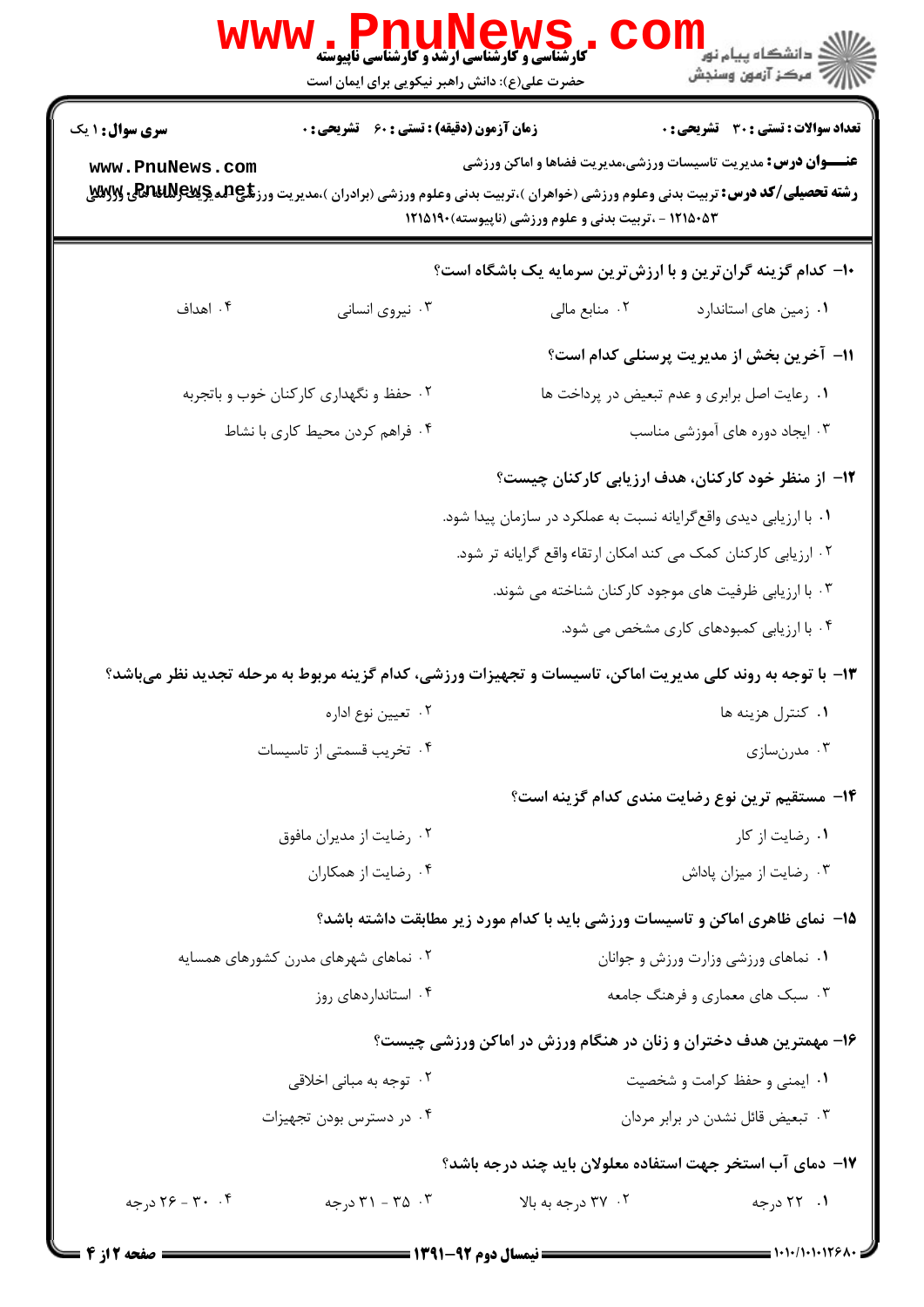| <b>سری سوال : ۱ یک</b> | <b>زمان آزمون (دقیقه) : تستی : 60 ٪ تشریحی : 0</b>                                                                                                |                                                                            | <b>تعداد سوالات : تستي : 30 ٪ تشريحي : 0</b>        |  |
|------------------------|---------------------------------------------------------------------------------------------------------------------------------------------------|----------------------------------------------------------------------------|-----------------------------------------------------|--|
| www.PnuNews.com        |                                                                                                                                                   | <b>عنـــوان درس:</b> مدیریت تاسیسات ورزشی،مدیریت فضاها و اماکن ورزشی       |                                                     |  |
|                        | <b>رشته تحصیلی/کد درس:</b> تربیت بدنی وعلوم ورزشی (خواهران )،تربیت بدنی وعلوم ورزشی (برادران )،مدیریت ورز <b>شی ARAJUNEW Sگ</b> ی و <b>RAJ</b> UN | ۱۲۱۵۰۵۳ - ،تربیت بدنی و علوم ورزشی (ناپیوسته)۱۲۱۵۱۹۰                       |                                                     |  |
|                        |                                                                                                                                                   | 18- طبق نظریه لیف هزینه جذب مشتری چند برابر هزینه حفظ مشتری قدیمی است؟     |                                                     |  |
| ۰۴ برابر               | ۰۳ ۵ برابر                                                                                                                                        | ۰۰ ۱۰ برابر                                                                | ٠١. ۶ برابر                                         |  |
|                        | ۱۹- تفاوت عمده سازمان های تولیدی و خدماتی در چیست؟                                                                                                |                                                                            |                                                     |  |
|                        | ۰۱ خدمات سازمان های تولیدی غیر ملموس و خدمات سازمان های خدماتی ملموس است .                                                                        |                                                                            |                                                     |  |
|                        | ۰۲ خدمات سازمان های تولیدی ملموس و خدمات سازمان های خدماتی غیرملموس است .                                                                         |                                                                            |                                                     |  |
|                        | ۰۳ خدمات سازمان های تولیدی باز و خدمات سازمان های خدماتی بسته است .                                                                               |                                                                            |                                                     |  |
|                        | ۰۴ خدمات سازمان های تولیدی باز و خدمات سازمان های خدماتی ملموس است .                                                                              |                                                                            |                                                     |  |
|                        |                                                                                                                                                   | <b>۲۰-</b> روش اجرایی TQM در هر سازمانی با توجه به کدام مورد تغییر می کند؟ |                                                     |  |
| ۰۴ فرهنگ هر سازمان     | ۰۳ یادگیری اجتماعی                                                                                                                                | ٠٢ كيفيت خدمات                                                             | ۰۱ مشتری مداری                                      |  |
|                        |                                                                                                                                                   |                                                                            | <b>۲۱</b> - کدام گزینه چهار ستون TQM را نشان میدهد؟ |  |
|                        |                                                                                                                                                   | ۰۱ راضی کردن مشتری – سیستم – مردم – ابزار بهبود                            |                                                     |  |
|                        |                                                                                                                                                   | ٢. سطح فردي – سطح گروهي – سطح سازماني – سطح ملي                            |                                                     |  |
|                        |                                                                                                                                                   |                                                                            | ۰۳ رویکرد – هدف – ارتباط – یاداش                    |  |
|                        |                                                                                                                                                   | ۰۴ تمرکز بر مشتری – بهبود مستمر – مشارکت همگانی – شبکه سازی                |                                                     |  |
|                        | ۲۲- کدام گزینه ذیل مدیران را به چالش دعوت کرده تا در روش های سنتی بازاندیشی کنند و به فرآیند تمرکز بر مشتری                                       |                                                                            |                                                     |  |
|                        |                                                                                                                                                   |                                                                            | متعهد شوند؟                                         |  |
| ECD .f                 | SPR . ٣                                                                                                                                           | BPR . ٢                                                                    | TQM .1                                              |  |
|                        |                                                                                                                                                   | ۲۳- کدام گزینه از راه های کاهش مصرف برق در مجموعه های ورزشی است؟           |                                                     |  |
|                        | ۰۱ استفاده از کاغذ دیواری های تیره                                                                                                                |                                                                            |                                                     |  |
|                        | ۰۲ نصب کلیدها دور از دسترس کارکنان و مشتریان                                                                                                      |                                                                            |                                                     |  |
|                        |                                                                                                                                                   | ۰۳ تامین حداکثر روشنایی عملی و ایمنی برای انبارهای نگهداری وسایل ورزشی     |                                                     |  |
|                        |                                                                                                                                                   | ۰۴ نصب پرده و کرکره هایی که به راحتی باز و بسته می شوند.                   |                                                     |  |
|                        |                                                                                                                                                   |                                                                            |                                                     |  |